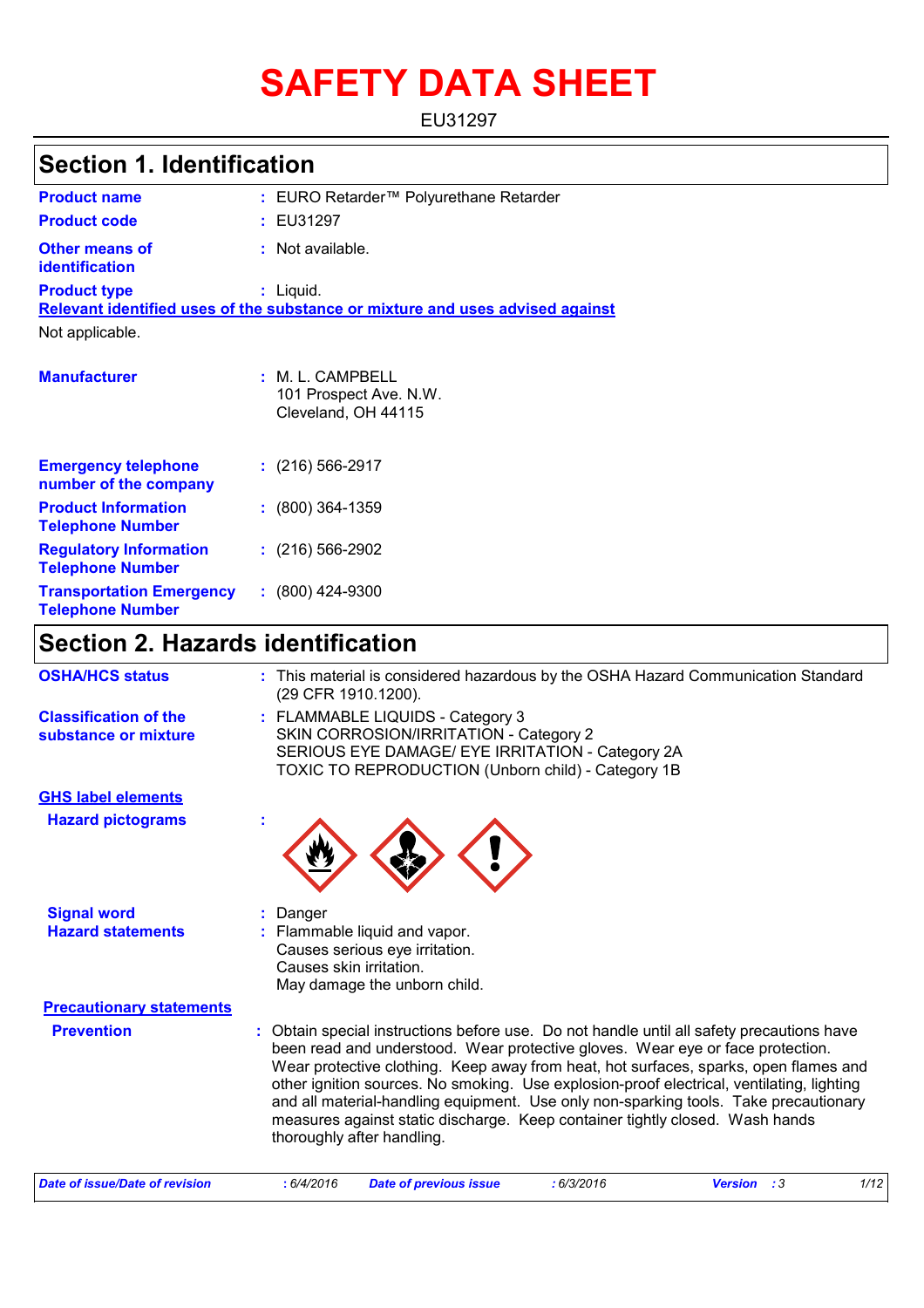## **Section 2. Hazards identification**

| <b>Response</b>                            | : IF exposed or concerned: Get medical attention. IF ON SKIN (or hair): Take off<br>immediately all contaminated clothing. Rinse skin with water or shower. IF ON SKIN:<br>Wash with plenty of soap and water. Take off contaminated clothing and wash it before<br>reuse. If skin irritation occurs: Get medical attention. IF IN EYES: Rinse cautiously<br>with water for several minutes. Remove contact lenses, if present and easy to do.<br>Continue rinsing. If eye irritation persists: Get medical attention. |
|--------------------------------------------|------------------------------------------------------------------------------------------------------------------------------------------------------------------------------------------------------------------------------------------------------------------------------------------------------------------------------------------------------------------------------------------------------------------------------------------------------------------------------------------------------------------------|
| <b>Storage</b>                             | : Store locked up. Store in a well-ventilated place. Keep cool.                                                                                                                                                                                                                                                                                                                                                                                                                                                        |
| <b>Disposal</b>                            | : Dispose of contents and container in accordance with all local, regional, national and<br>international regulations.                                                                                                                                                                                                                                                                                                                                                                                                 |
| <b>Supplemental label</b><br>elements      | DELAYED EFFECTS FROM LONG TERM OVEREXPOSURE. Contains solvents which<br>can cause permanent brain and nervous system damage. Intentional misuse by<br>deliberately concentrating and inhaling the contents can be harmful or fatal. FOR<br><b>INDUSTRIAL USE ONLY.</b>                                                                                                                                                                                                                                                 |
|                                            | Please refer to the SDS for additional information. Keep out of reach of children. Do<br>not transfer contents to other containers for storage.                                                                                                                                                                                                                                                                                                                                                                        |
| <b>Hazards not otherwise</b><br>classified | : None known.                                                                                                                                                                                                                                                                                                                                                                                                                                                                                                          |

## **Section 3. Composition/information on ingredients**

| Substance/mixture     | : Mixture        |
|-----------------------|------------------|
| <b>Other means of</b> | : Not available. |
| <b>identification</b> |                  |

#### **CAS number/other identifiers**

| <b>Ingredient name</b>       | % by weight | <b>CAS number</b> |
|------------------------------|-------------|-------------------|
| n-Butyl Acetate              | 75.05       | 123-86-4          |
| 2-Methoxy-1-Propanol Acetate | 0.12        | 70657-70-4        |

Any concentration shown as a range is to protect confidentiality or is due to batch variation.

**There are no additional ingredients present which, within the current knowledge of the supplier and in the concentrations applicable, are classified as hazardous to health and hence require reporting in this section.**

**Occupational exposure limits, if available, are listed in Section 8.**

### **Section 4. First aid measures**

|                     | <b>Description of necessary first aid measures</b>                                                                                                                                                                                                                                                                                                                                                                                                                                                                                        |
|---------------------|-------------------------------------------------------------------------------------------------------------------------------------------------------------------------------------------------------------------------------------------------------------------------------------------------------------------------------------------------------------------------------------------------------------------------------------------------------------------------------------------------------------------------------------------|
| Eye contact         | : Immediately flush eyes with plenty of water, occasionally lifting the upper and lower<br>eyelids. Check for and remove any contact lenses. Continue to rinse for at least 10<br>minutes. Get medical attention.                                                                                                                                                                                                                                                                                                                         |
| <b>Inhalation</b>   | : Remove victim to fresh air and keep at rest in a position comfortable for breathing. If<br>not breathing, if breathing is irregular or if respiratory arrest occurs, provide artificial<br>respiration or oxygen by trained personnel. It may be dangerous to the person providing<br>aid to give mouth-to-mouth resuscitation. Get medical attention. If unconscious, place<br>in recovery position and get medical attention immediately. Maintain an open airway.<br>Loosen tight clothing such as a collar, tie, belt or waistband. |
| <b>Skin contact</b> | : Flush contaminated skin with plenty of water. Remove contaminated clothing and<br>shoes. Wash contaminated clothing thoroughly with water before removing it, or wear<br>gloves. Continue to rinse for at least 10 minutes. Get medical attention. Wash clothing<br>before reuse. Clean shoes thoroughly before reuse.                                                                                                                                                                                                                  |

| Date of issue/Date of revision | 6/4/2016 | <b>Date of previous issue</b> | : 6/3/2016 | <b>Version</b> : 3 | 2/12 |
|--------------------------------|----------|-------------------------------|------------|--------------------|------|
|                                |          |                               |            |                    |      |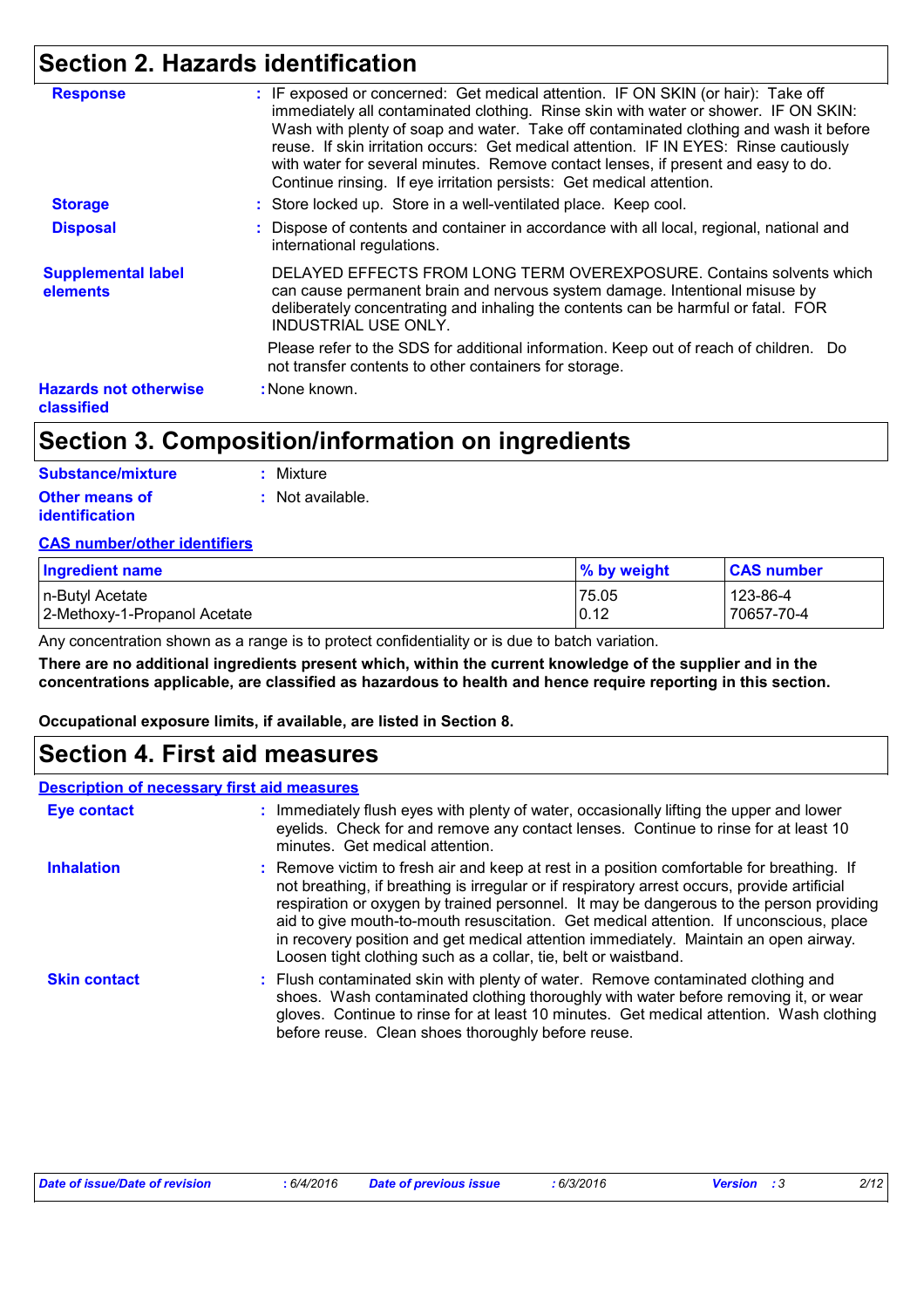## **Section 4. First aid measures**

| <b>Ingestion</b>                                   | : Wash out mouth with water. Remove dentures if any. Remove victim to fresh air and<br>keep at rest in a position comfortable for breathing. If material has been swallowed and<br>the exposed person is conscious, give small quantities of water to drink. Stop if the<br>exposed person feels sick as vomiting may be dangerous. Do not induce vomiting<br>unless directed to do so by medical personnel. If vomiting occurs, the head should be<br>kept low so that vomit does not enter the lungs. Get medical attention. Never give<br>anything by mouth to an unconscious person. If unconscious, place in recovery position<br>and get medical attention immediately. Maintain an open airway. Loosen tight clothing<br>such as a collar, tie, belt or waistband. |
|----------------------------------------------------|---------------------------------------------------------------------------------------------------------------------------------------------------------------------------------------------------------------------------------------------------------------------------------------------------------------------------------------------------------------------------------------------------------------------------------------------------------------------------------------------------------------------------------------------------------------------------------------------------------------------------------------------------------------------------------------------------------------------------------------------------------------------------|
| Most important symptoms/effects, acute and delayed |                                                                                                                                                                                                                                                                                                                                                                                                                                                                                                                                                                                                                                                                                                                                                                           |
| <b>Potential acute health effects</b>              |                                                                                                                                                                                                                                                                                                                                                                                                                                                                                                                                                                                                                                                                                                                                                                           |
| <b>Eye contact</b>                                 | : Causes serious eye irritation.                                                                                                                                                                                                                                                                                                                                                                                                                                                                                                                                                                                                                                                                                                                                          |
| <b>Inhalation</b>                                  | : No known significant effects or critical hazards.                                                                                                                                                                                                                                                                                                                                                                                                                                                                                                                                                                                                                                                                                                                       |
| <b>Skin contact</b>                                | : Causes skin irritation.                                                                                                                                                                                                                                                                                                                                                                                                                                                                                                                                                                                                                                                                                                                                                 |
| <b>Ingestion</b>                                   | : No known significant effects or critical hazards.                                                                                                                                                                                                                                                                                                                                                                                                                                                                                                                                                                                                                                                                                                                       |
| <b>Over-exposure signs/symptoms</b>                |                                                                                                                                                                                                                                                                                                                                                                                                                                                                                                                                                                                                                                                                                                                                                                           |
| <b>Eye contact</b>                                 | : Adverse symptoms may include the following:<br>pain or irritation<br>watering<br>redness                                                                                                                                                                                                                                                                                                                                                                                                                                                                                                                                                                                                                                                                                |
| <b>Inhalation</b>                                  | : Adverse symptoms may include the following:<br>reduced fetal weight<br>increase in fetal deaths<br>skeletal malformations                                                                                                                                                                                                                                                                                                                                                                                                                                                                                                                                                                                                                                               |
| <b>Skin contact</b>                                | : Adverse symptoms may include the following:<br>irritation<br>redness<br>reduced fetal weight<br>increase in fetal deaths<br>skeletal malformations                                                                                                                                                                                                                                                                                                                                                                                                                                                                                                                                                                                                                      |
| <b>Ingestion</b>                                   | : Adverse symptoms may include the following:<br>reduced fetal weight<br>increase in fetal deaths<br>skeletal malformations                                                                                                                                                                                                                                                                                                                                                                                                                                                                                                                                                                                                                                               |
|                                                    | <b>Indication of immediate medical attention and special treatment needed, if necessary</b>                                                                                                                                                                                                                                                                                                                                                                                                                                                                                                                                                                                                                                                                               |
| <b>Notes to physician</b>                          | : Treat symptomatically. Contact poison treatment specialist immediately if large<br>quantities have been ingested or inhaled.                                                                                                                                                                                                                                                                                                                                                                                                                                                                                                                                                                                                                                            |
| <b>Specific treatments</b>                         | : No specific treatment.                                                                                                                                                                                                                                                                                                                                                                                                                                                                                                                                                                                                                                                                                                                                                  |
| <b>Protection of first-aiders</b>                  | : No action shall be taken involving any personal risk or without suitable training. If it is<br>suspected that fumes are still present, the rescuer should wear an appropriate mask or<br>self-contained breathing apparatus. It may be dangerous to the person providing aid to<br>give mouth-to-mouth resuscitation. Wash contaminated clothing thoroughly with water<br>before removing it, or wear gloves.                                                                                                                                                                                                                                                                                                                                                           |

**See toxicological information (Section 11)**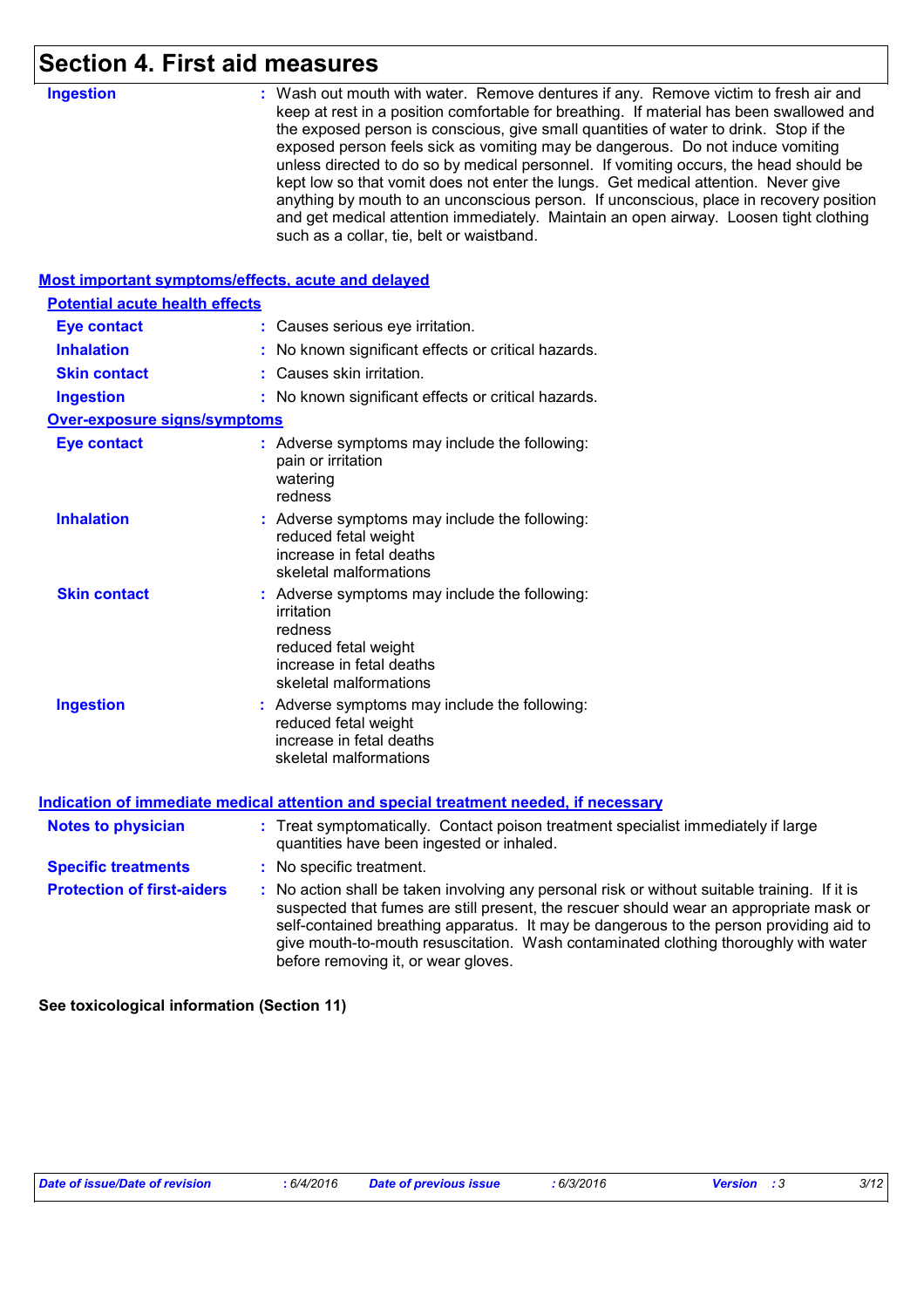## **Section 5. Fire-fighting measures**

| <b>Extinguishing media</b>                               |                                                                                                                                                                                                                                                                                                                                                                                                                          |
|----------------------------------------------------------|--------------------------------------------------------------------------------------------------------------------------------------------------------------------------------------------------------------------------------------------------------------------------------------------------------------------------------------------------------------------------------------------------------------------------|
| <b>Suitable extinguishing</b><br>media                   | : Use dry chemical, $CO2$ , water spray (fog) or foam.                                                                                                                                                                                                                                                                                                                                                                   |
| <b>Unsuitable extinguishing</b><br>media                 | : Do not use water jet.                                                                                                                                                                                                                                                                                                                                                                                                  |
| <b>Specific hazards arising</b><br>from the chemical     | : Flammable liquid and vapor. In a fire or if heated, a pressure increase will occur and<br>the container may burst, with the risk of a subsequent explosion. The vapor/gas is<br>heavier than air and will spread along the ground. Vapors may accumulate in low or<br>confined areas or travel a considerable distance to a source of ignition and flash back.<br>Runoff to sewer may create fire or explosion hazard. |
| <b>Hazardous thermal</b><br>decomposition products       | Decomposition products may include the following materials:<br>carbon dioxide<br>carbon monoxide                                                                                                                                                                                                                                                                                                                         |
| <b>Special protective actions</b><br>for fire-fighters   | : Promptly isolate the scene by removing all persons from the vicinity of the incident if<br>there is a fire. No action shall be taken involving any personal risk or without suitable<br>training. Move containers from fire area if this can be done without risk. Use water<br>spray to keep fire-exposed containers cool.                                                                                            |
| <b>Special protective</b><br>equipment for fire-fighters | Fire-fighters should wear appropriate protective equipment and self-contained breathing<br>apparatus (SCBA) with a full face-piece operated in positive pressure mode.                                                                                                                                                                                                                                                   |

## **Section 6. Accidental release measures**

|                                                       | <b>Personal precautions, protective equipment and emergency procedures</b>                                                                                                                                                                                                                                                                                                                                                                                                                                                                                                                                                                                                                                                                                         |
|-------------------------------------------------------|--------------------------------------------------------------------------------------------------------------------------------------------------------------------------------------------------------------------------------------------------------------------------------------------------------------------------------------------------------------------------------------------------------------------------------------------------------------------------------------------------------------------------------------------------------------------------------------------------------------------------------------------------------------------------------------------------------------------------------------------------------------------|
| For non-emergency<br>personnel                        | : No action shall be taken involving any personal risk or without suitable training.<br>Evacuate surrounding areas. Keep unnecessary and unprotected personnel from<br>entering. Do not touch or walk through spilled material. Shut off all ignition sources.<br>No flares, smoking or flames in hazard area. Avoid breathing vapor or mist. Provide<br>adequate ventilation. Wear appropriate respirator when ventilation is inadequate. Put<br>on appropriate personal protective equipment.                                                                                                                                                                                                                                                                    |
| For emergency responders :                            | If specialized clothing is required to deal with the spillage, take note of any information in<br>Section 8 on suitable and unsuitable materials. See also the information in "For non-<br>emergency personnel".                                                                                                                                                                                                                                                                                                                                                                                                                                                                                                                                                   |
| <b>Environmental precautions</b>                      | : Avoid dispersal of spilled material and runoff and contact with soil, waterways, drains<br>and sewers. Inform the relevant authorities if the product has caused environmental<br>pollution (sewers, waterways, soil or air).                                                                                                                                                                                                                                                                                                                                                                                                                                                                                                                                    |
| Methods and materials for containment and cleaning up |                                                                                                                                                                                                                                                                                                                                                                                                                                                                                                                                                                                                                                                                                                                                                                    |
| <b>Small spill</b>                                    | : Stop leak if without risk. Move containers from spill area. Use spark-proof tools and<br>explosion-proof equipment. Dilute with water and mop up if water-soluble. Alternatively,<br>or if water-insoluble, absorb with an inert dry material and place in an appropriate waste<br>disposal container. Dispose of via a licensed waste disposal contractor.                                                                                                                                                                                                                                                                                                                                                                                                      |
| <b>Large spill</b>                                    | Stop leak if without risk. Move containers from spill area. Use spark-proof tools and<br>explosion-proof equipment. Approach release from upwind. Prevent entry into sewers,<br>water courses, basements or confined areas. Wash spillages into an effluent treatment<br>plant or proceed as follows. Contain and collect spillage with non-combustible,<br>absorbent material e.g. sand, earth, vermiculite or diatomaceous earth and place in<br>container for disposal according to local regulations (see Section 13). Dispose of via a<br>licensed waste disposal contractor. Contaminated absorbent material may pose the<br>same hazard as the spilled product. Note: see Section 1 for emergency contact<br>information and Section 13 for waste disposal. |

| Date of issue/Date of revision | 6/4/2016 | Date of previous issue | : 6/3/2016 | <b>Version</b> : 3 |  | 4/12 |
|--------------------------------|----------|------------------------|------------|--------------------|--|------|
|--------------------------------|----------|------------------------|------------|--------------------|--|------|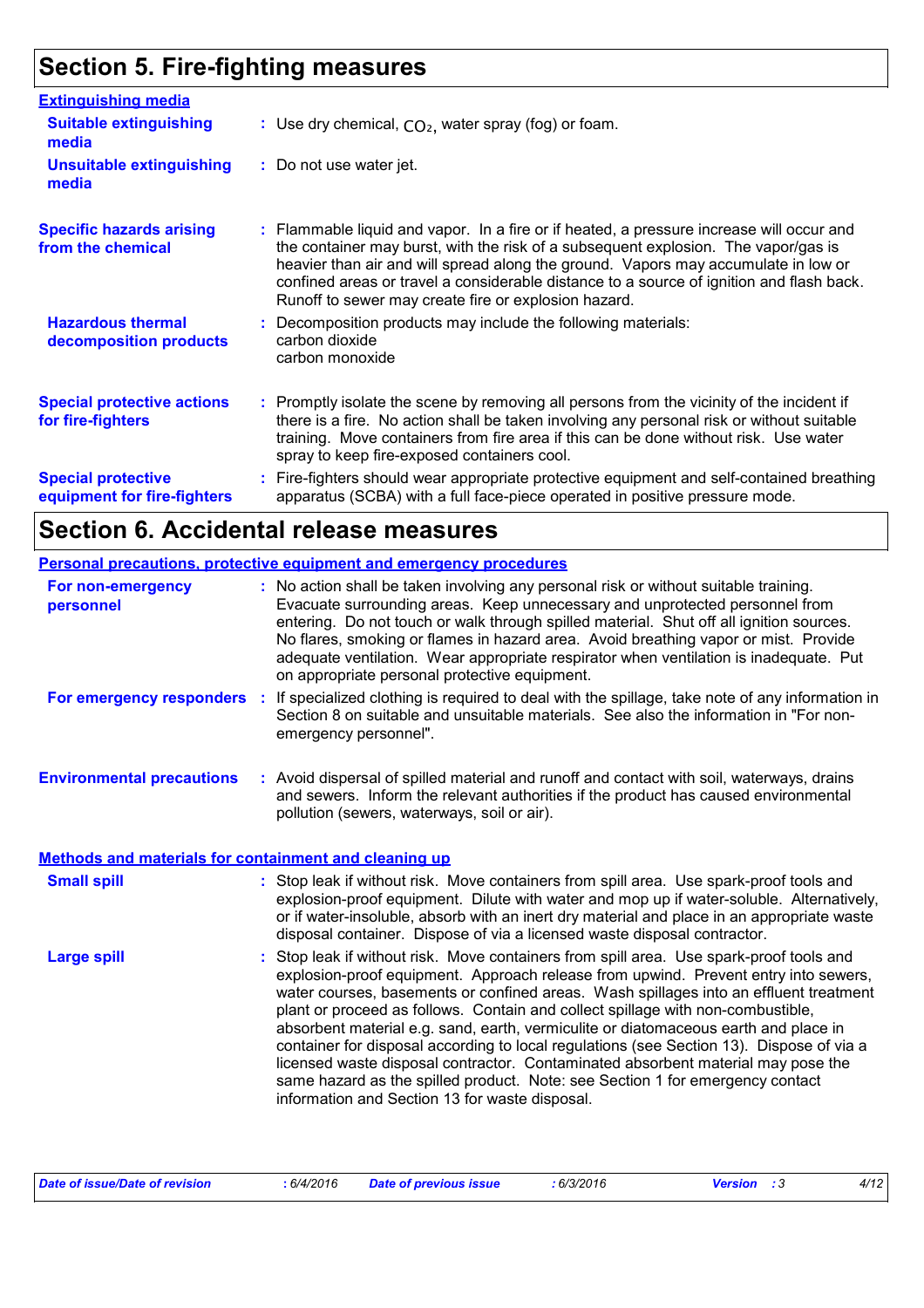## **Section 7. Handling and storage**

| <b>Precautions for safe handling</b>                                      |                                                                                                                                                                                                                                                                                                                                                                                                                                                                                                                                                                                                                                                                                                                                                                                                                                                                                                                                                                                                                                        |
|---------------------------------------------------------------------------|----------------------------------------------------------------------------------------------------------------------------------------------------------------------------------------------------------------------------------------------------------------------------------------------------------------------------------------------------------------------------------------------------------------------------------------------------------------------------------------------------------------------------------------------------------------------------------------------------------------------------------------------------------------------------------------------------------------------------------------------------------------------------------------------------------------------------------------------------------------------------------------------------------------------------------------------------------------------------------------------------------------------------------------|
| <b>Protective measures</b>                                                | : Put on appropriate personal protective equipment (see Section 8). Avoid exposure -<br>obtain special instructions before use. Avoid exposure during pregnancy. Do not<br>handle until all safety precautions have been read and understood. Do not get in eyes<br>or on skin or clothing. Do not ingest. Avoid breathing vapor or mist. Use only with<br>adequate ventilation. Wear appropriate respirator when ventilation is inadequate. Do<br>not enter storage areas and confined spaces unless adequately ventilated. Keep in the<br>original container or an approved alternative made from a compatible material, kept<br>tightly closed when not in use. Store and use away from heat, sparks, open flame or<br>any other ignition source. Use explosion-proof electrical (ventilating, lighting and<br>material handling) equipment. Use only non-sparking tools. Take precautionary<br>measures against electrostatic discharges. Empty containers retain product residue<br>and can be hazardous. Do not reuse container. |
| <b>Advice on general</b><br>occupational hygiene                          | Eating, drinking and smoking should be prohibited in areas where this material is<br>handled, stored and processed. Workers should wash hands and face before eating,<br>drinking and smoking. Remove contaminated clothing and protective equipment before<br>entering eating areas. See also Section 8 for additional information on hygiene<br>measures.                                                                                                                                                                                                                                                                                                                                                                                                                                                                                                                                                                                                                                                                            |
| <b>Conditions for safe storage,</b><br>including any<br>incompatibilities | Store in accordance with local regulations. Store in a segregated and approved area.<br>Store in original container protected from direct sunlight in a dry, cool and well-ventilated<br>area, away from incompatible materials (see Section 10) and food and drink. Store<br>locked up. Eliminate all ignition sources. Separate from oxidizing materials. Keep<br>container tightly closed and sealed until ready for use. Containers that have been<br>opened must be carefully resealed and kept upright to prevent leakage. Do not store in<br>unlabeled containers. Use appropriate containment to avoid environmental<br>contamination.                                                                                                                                                                                                                                                                                                                                                                                         |

## **Section 8. Exposure controls/personal protection**

#### **Control parameters**

**Occupational exposure limits (OSHA United States)**

| <b>Ingredient name</b>       | <b>Exposure limits</b>                                                                                                                                                                                                                                                                                                                                                         |
|------------------------------|--------------------------------------------------------------------------------------------------------------------------------------------------------------------------------------------------------------------------------------------------------------------------------------------------------------------------------------------------------------------------------|
| n-Butyl Acetate              | ACGIH TLV (United States, 3/2015).<br>TWA: 150 ppm 8 hours.<br>STEL: 200 ppm 15 minutes.<br>NIOSH REL (United States, 10/2013).<br>TWA: 150 ppm 10 hours.<br>TWA: 710 mg/m <sup>3</sup> 10 hours.<br>STEL: 200 ppm 15 minutes.<br>STEL: 950 mg/m <sup>3</sup> 15 minutes.<br>OSHA PEL (United States, 2/2013).<br>TWA: 150 ppm 8 hours.<br>TWA: 710 mg/m <sup>3</sup> 8 hours. |
| 2-Methoxy-1-Propanol Acetate | None.                                                                                                                                                                                                                                                                                                                                                                          |

#### **Occupational exposure limits (Canada)**

| <b>Ingredient name</b>                       |  | <b>Exposure limits</b>        |                                                                                                                                  |                                                                                                                                                              |  |      |
|----------------------------------------------|--|-------------------------------|----------------------------------------------------------------------------------------------------------------------------------|--------------------------------------------------------------------------------------------------------------------------------------------------------------|--|------|
| n-Butyl Acetate                              |  |                               | CA Alberta Provincial (Canada, 4/2009).<br><b>CA British Columbia Provincial (Canada,</b><br>$5/2015$ ).<br>TWA: 20 ppm 8 hours. | 15 min OEL: 200 ppm 15 minutes.<br>15 min OEL: 950 mg/m <sup>3</sup> 15 minutes.<br>8 hrs OEL: 150 ppm 8 hours.<br>8 hrs OEL: 713 mg/m <sup>3</sup> 8 hours. |  |      |
| Date of issue/Date of revision<br>: 6/4/2016 |  | <b>Date of previous issue</b> | : 6/3/2016                                                                                                                       | <b>Version</b> : 3                                                                                                                                           |  | 5/12 |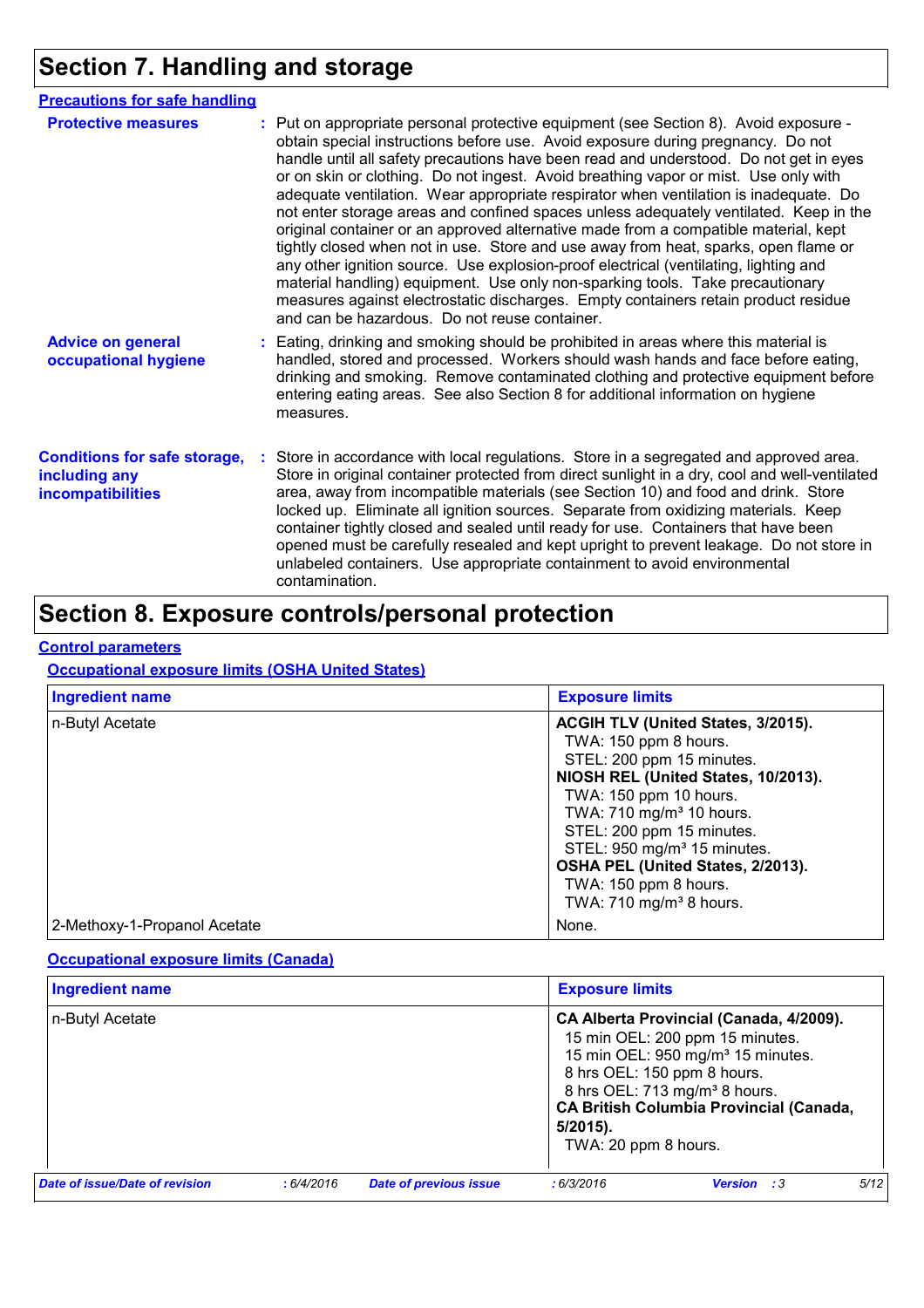# **Section 8. Exposure controls/personal protection**

|                              | CA Ontario Provincial (Canada, 7/2015).        |
|------------------------------|------------------------------------------------|
|                              | TWA: 150 ppm 8 hours.                          |
|                              | STEL: 200 ppm 15 minutes.                      |
|                              | CA Quebec Provincial (Canada, 1/2014).         |
|                              | TWAEV: 150 ppm 8 hours.                        |
|                              | TWAEV: 713 mg/m <sup>3</sup> 8 hours.          |
|                              | STEV: 200 ppm 15 minutes.                      |
|                              | STEV: 950 mg/m <sup>3</sup> 15 minutes.        |
|                              | <b>CA Saskatchewan Provincial (Canada,</b>     |
|                              | 7/2013).                                       |
|                              | STEL: 200 ppm 15 minutes.                      |
|                              | TWA: 150 ppm 8 hours.                          |
| 2-Methoxy-1-Propanol Acetate | <b>CA British Columbia Provincial (Canada,</b> |
|                              | $5/2015$ ).                                    |
|                              | TWA: 20 ppm 8 hours.                           |
|                              | STEL: 40 ppm 15 minutes.                       |

| <b>Appropriate engineering</b><br>controls | : Use only with adequate ventilation. Use process enclosures, local exhaust ventilation or<br>other engineering controls to keep worker exposure to airborne contaminants below any<br>recommended or statutory limits. The engineering controls also need to keep gas,<br>vapor or dust concentrations below any lower explosive limits. Use explosion-proof<br>ventilation equipment. |
|--------------------------------------------|-----------------------------------------------------------------------------------------------------------------------------------------------------------------------------------------------------------------------------------------------------------------------------------------------------------------------------------------------------------------------------------------|
| <b>Environmental exposure</b><br>controls  | Emissions from ventilation or work process equipment should be checked to ensure<br>they comply with the requirements of environmental protection legislation. In some<br>cases, fume scrubbers, filters or engineering modifications to the process equipment<br>will be necessary to reduce emissions to acceptable levels.                                                           |

#### **Individual protection measures**

| <b>Hygiene measures</b>        |                 | eating, smoking and using the lavatory and at the end of the working period. |            | Wash hands, forearms and face thoroughly after handling chemical products, before                                                                                                                                                                                                                                                                                                                                                                                                                                                                   |      |
|--------------------------------|-----------------|------------------------------------------------------------------------------|------------|-----------------------------------------------------------------------------------------------------------------------------------------------------------------------------------------------------------------------------------------------------------------------------------------------------------------------------------------------------------------------------------------------------------------------------------------------------------------------------------------------------------------------------------------------------|------|
|                                |                 | showers are close to the workstation location.                               |            | Appropriate techniques should be used to remove potentially contaminated clothing.<br>Wash contaminated clothing before reusing. Ensure that eyewash stations and safety                                                                                                                                                                                                                                                                                                                                                                            |      |
| <b>Eye/face protection</b>     |                 |                                                                              |            | Safety eyewear complying with an approved standard should be used when a risk<br>assessment indicates this is necessary to avoid exposure to liquid splashes, mists,<br>gases or dusts. If contact is possible, the following protection should be worn, unless<br>the assessment indicates a higher degree of protection: chemical splash goggles.                                                                                                                                                                                                 |      |
| <b>Skin protection</b>         |                 |                                                                              |            |                                                                                                                                                                                                                                                                                                                                                                                                                                                                                                                                                     |      |
| <b>Hand protection</b>         |                 | protection time of the gloves cannot be accurately estimated.                |            | Chemical-resistant, impervious gloves complying with an approved standard should be<br>worn at all times when handling chemical products if a risk assessment indicates this is<br>necessary. Considering the parameters specified by the glove manufacturer, check<br>during use that the gloves are still retaining their protective properties. It should be<br>noted that the time to breakthrough for any glove material may be different for different<br>glove manufacturers. In the case of mixtures, consisting of several substances, the |      |
| <b>Body protection</b>         |                 | should include anti-static overalls, boots and gloves.                       |            | Personal protective equipment for the body should be selected based on the task being<br>performed and the risks involved and should be approved by a specialist before<br>handling this product. When there is a risk of ignition from static electricity, wear anti-<br>static protective clothing. For the greatest protection from static discharges, clothing                                                                                                                                                                                  |      |
| <b>Other skin protection</b>   |                 | specialist before handling this product.                                     |            | Appropriate footwear and any additional skin protection measures should be selected<br>based on the task being performed and the risks involved and should be approved by a                                                                                                                                                                                                                                                                                                                                                                         |      |
| <b>Respiratory protection</b>  | aspects of use. |                                                                              |            | Based on the hazard and potential for exposure, select a respirator that meets the<br>appropriate standard or certification. Respirators must be used according to a<br>respiratory protection program to ensure proper fitting, training, and other important                                                                                                                                                                                                                                                                                      |      |
| Date of issue/Date of revision | : 6/4/2016      | <b>Date of previous issue</b>                                                | : 6/3/2016 | <b>Version</b> : 3                                                                                                                                                                                                                                                                                                                                                                                                                                                                                                                                  | 6/12 |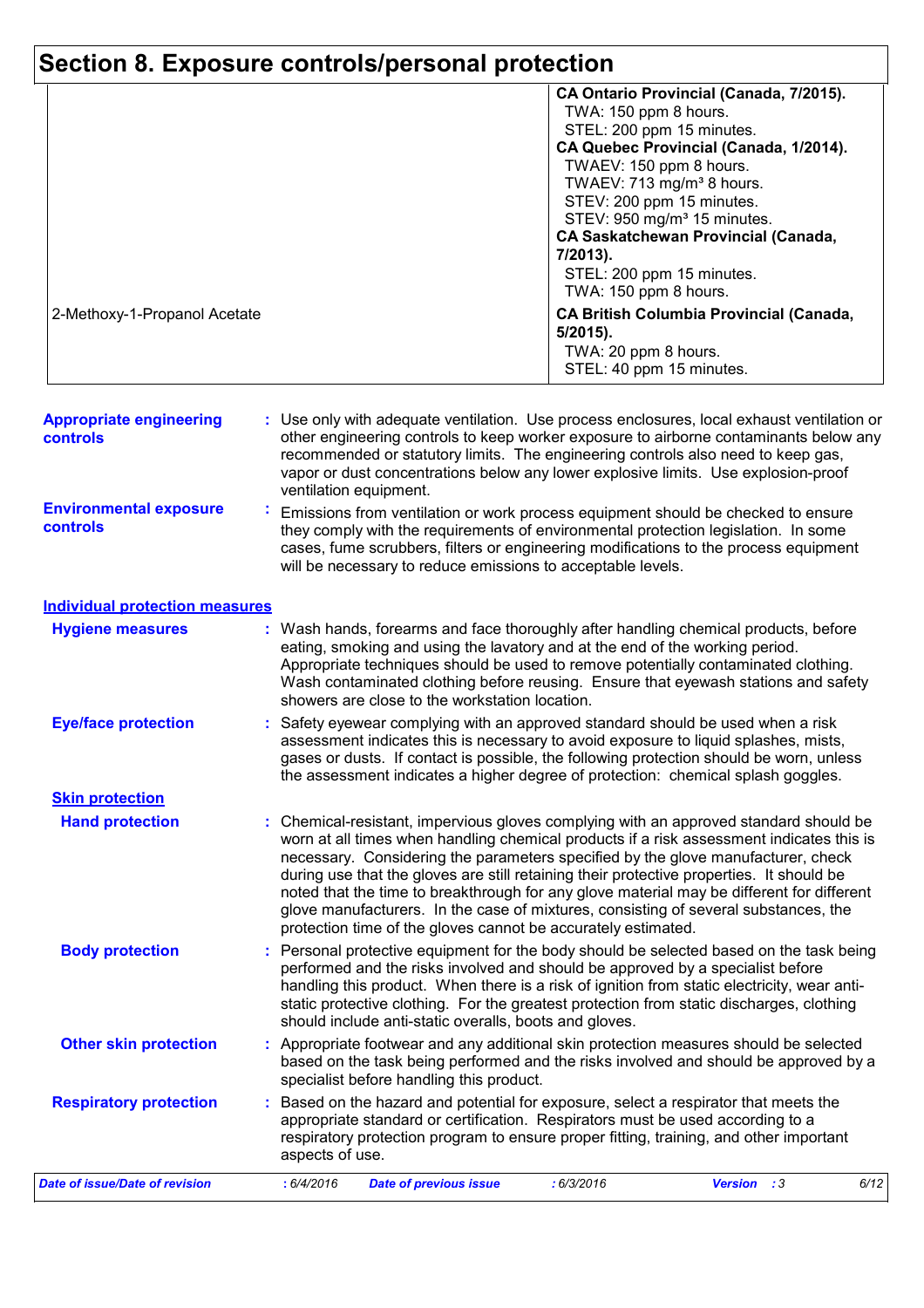## **Section 9. Physical and chemical properties**

| <b>Appearance</b>                                 |                                                                                                                                         |
|---------------------------------------------------|-----------------------------------------------------------------------------------------------------------------------------------------|
| <b>Physical state</b>                             | Liquid.                                                                                                                                 |
| <b>Color</b>                                      | : Not available.                                                                                                                        |
| <b>Odor</b>                                       | Not available.                                                                                                                          |
| <b>Odor threshold</b>                             | Not available.                                                                                                                          |
| pH                                                | Not available.                                                                                                                          |
| <b>Melting point</b>                              | $:$ Not available.                                                                                                                      |
| <b>Boiling point</b>                              | 123°C (253.4°F)                                                                                                                         |
| <b>Flash point</b>                                | Closed cup: 24°C (75.2°F) [Pensky-Martens Closed Cup]                                                                                   |
| <b>Evaporation rate</b>                           | 1 (butyl acetate = $1$ )                                                                                                                |
| <b>Flammability (solid, gas)</b>                  | : Not available.                                                                                                                        |
| Lower and upper explosive<br>(flammable) limits   | $:$ Lower: 1.3%<br>Upper: 13.1%                                                                                                         |
| <b>Vapor pressure</b>                             | : 0.18 kPa (1.333 mm Hg) [at $20^{\circ}$ C]                                                                                            |
| <b>Vapor density</b>                              | : $4$ [Air = 1]                                                                                                                         |
| <b>Relative density</b>                           | : 0.9                                                                                                                                   |
| <b>Solubility</b>                                 | $:$ Not available.                                                                                                                      |
| <b>Partition coefficient: n-</b><br>octanol/water | : Not available.                                                                                                                        |
| <b>Auto-ignition temperature</b>                  | $:$ Not available.                                                                                                                      |
| <b>Decomposition temperature : Not available.</b> |                                                                                                                                         |
| <b>Viscosity</b>                                  | Kinematic (room temperature): $>0.07$ cm <sup>2</sup> /s ( $>7$ cSt)<br>Kinematic (40°C (104°F)): >0.205 cm <sup>2</sup> /s (>20.5 cSt) |
| <b>Molecular weight</b>                           | Not applicable.                                                                                                                         |
| <b>Aerosol product</b>                            |                                                                                                                                         |
| <b>Heat of combustion</b>                         | : $28.42$ kJ/g                                                                                                                          |

## **Section 10. Stability and reactivity**

| <b>Reactivity</b>                                   | : No specific test data related to reactivity available for this product or its ingredients.                                                                                                                                               |
|-----------------------------------------------------|--------------------------------------------------------------------------------------------------------------------------------------------------------------------------------------------------------------------------------------------|
| <b>Chemical stability</b>                           | : The product is stable.                                                                                                                                                                                                                   |
| <b>Possibility of hazardous</b><br><b>reactions</b> | : Under normal conditions of storage and use, hazardous reactions will not occur.                                                                                                                                                          |
| <b>Conditions to avoid</b>                          | : Avoid all possible sources of ignition (spark or flame). Do not pressurize, cut, weld,<br>braze, solder, drill, grind or expose containers to heat or sources of ignition. Do not<br>allow vapor to accumulate in low or confined areas. |
| <b>Incompatible materials</b>                       | : Reactive or incompatible with the following materials:<br>oxidizing materials                                                                                                                                                            |
| <b>Hazardous decomposition</b><br>products          | : Under normal conditions of storage and use, hazardous decomposition products should<br>not be produced.                                                                                                                                  |

| Date of issue/Date of revision | : 6/4/2016 | <b>Date of previous issue</b> | : 6/3/2016 | <b>Version</b> : 3 | 7/12 |
|--------------------------------|------------|-------------------------------|------------|--------------------|------|
|                                |            |                               |            |                    |      |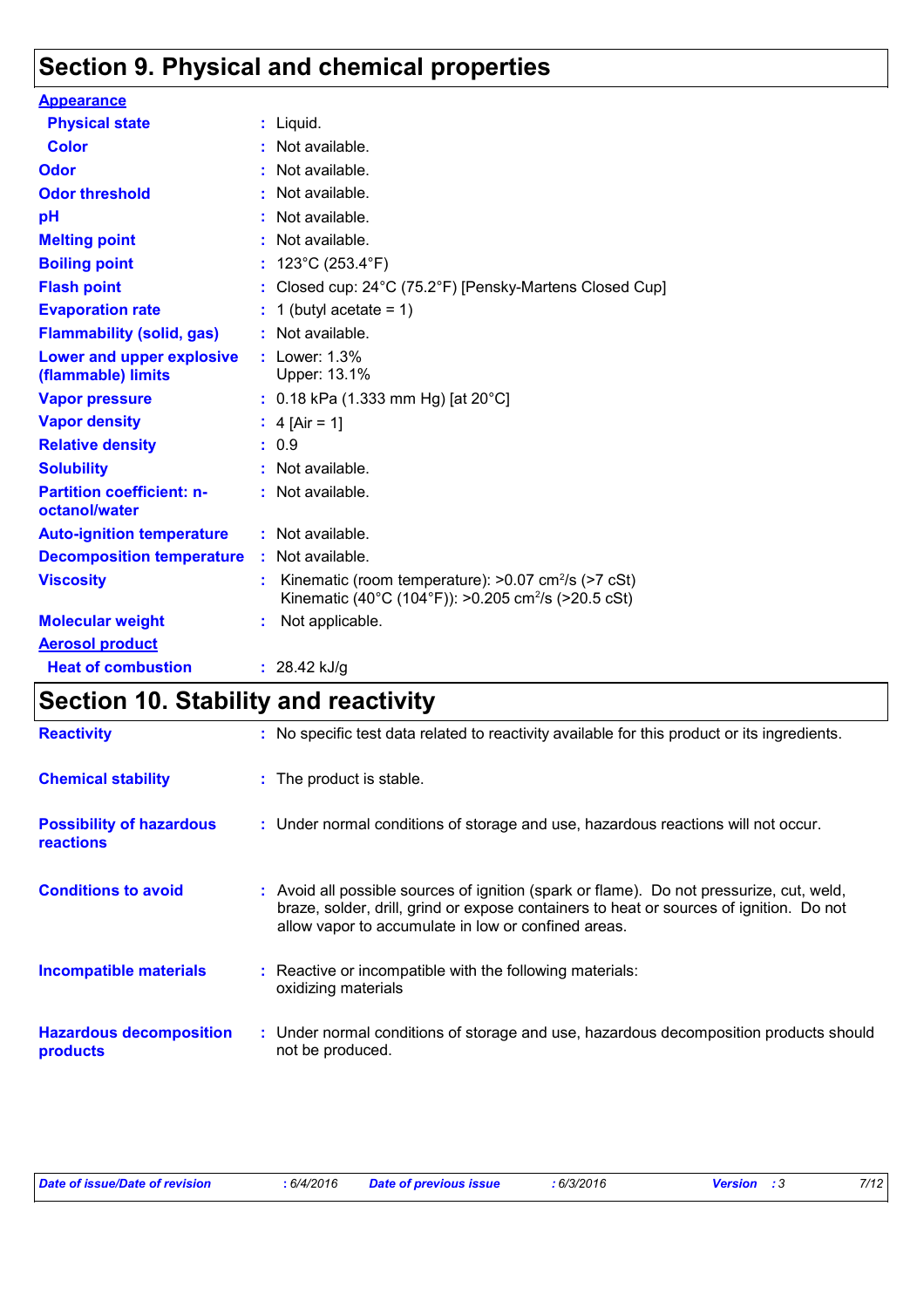## **Section 11. Toxicological information**

#### **Information on toxicological effects**

#### **Acute toxicity**

| <b>Product/ingredient name</b> | <b>Result</b>            | <b>Species</b> | <b>Dose</b>                 | <b>Exposure</b> |
|--------------------------------|--------------------------|----------------|-----------------------------|-----------------|
| n-Butyl Acetate                | LD50 Dermal<br>LD50 Oral | Rabbit<br>Rat  | >17600 mg/kg<br>10768 mg/kg |                 |

#### **Irritation/Corrosion**

| <b>Product/ingredient name</b> | <b>Result</b>            | <b>Species</b> | <b>Score</b> | <b>Exposure</b>             | <b>Observation</b> |
|--------------------------------|--------------------------|----------------|--------------|-----------------------------|--------------------|
| n-Butyl Acetate                | Eyes - Moderate irritant | Rabbit         |              | 100<br>milligrams           |                    |
|                                | Skin - Moderate irritant | Rabbit         |              | 124 hours 500<br>milligrams |                    |

#### **Sensitization**

Not available.

#### **Mutagenicity**

Not available.

#### **Carcinogenicity**

Not available.

#### **Reproductive toxicity**

Not available.

#### **Teratogenicity**

Not available.

#### **Specific target organ toxicity (single exposure)**

Not available.

#### **Specific target organ toxicity (repeated exposure)**

Not available.

#### **Aspiration hazard**

Not available.

#### **Information on the likely :** Not available. **routes of exposure**

#### **Potential acute health effects**

| <b>Eye contact</b>  | : Causes serious eye irritation.                    |
|---------------------|-----------------------------------------------------|
| <b>Inhalation</b>   | : No known significant effects or critical hazards. |
| <b>Skin contact</b> | : Causes skin irritation.                           |
| <b>Ingestion</b>    | : No known significant effects or critical hazards. |

| <b>Symptoms related to the physical, chemical and toxicological characteristics</b> |                                                                            |                                               |            |
|-------------------------------------------------------------------------------------|----------------------------------------------------------------------------|-----------------------------------------------|------------|
| <b>Eye contact</b>                                                                  | pain or irritation<br>watering<br>redness                                  | : Adverse symptoms may include the following: |            |
| <b>Inhalation</b>                                                                   | reduced fetal weight<br>increase in fetal deaths<br>skeletal malformations | : Adverse symptoms may include the following: |            |
| Data of inqualData of revision                                                      | $.$ $C/A/001C$                                                             | Data af province inoug                        | . 6/2/2016 |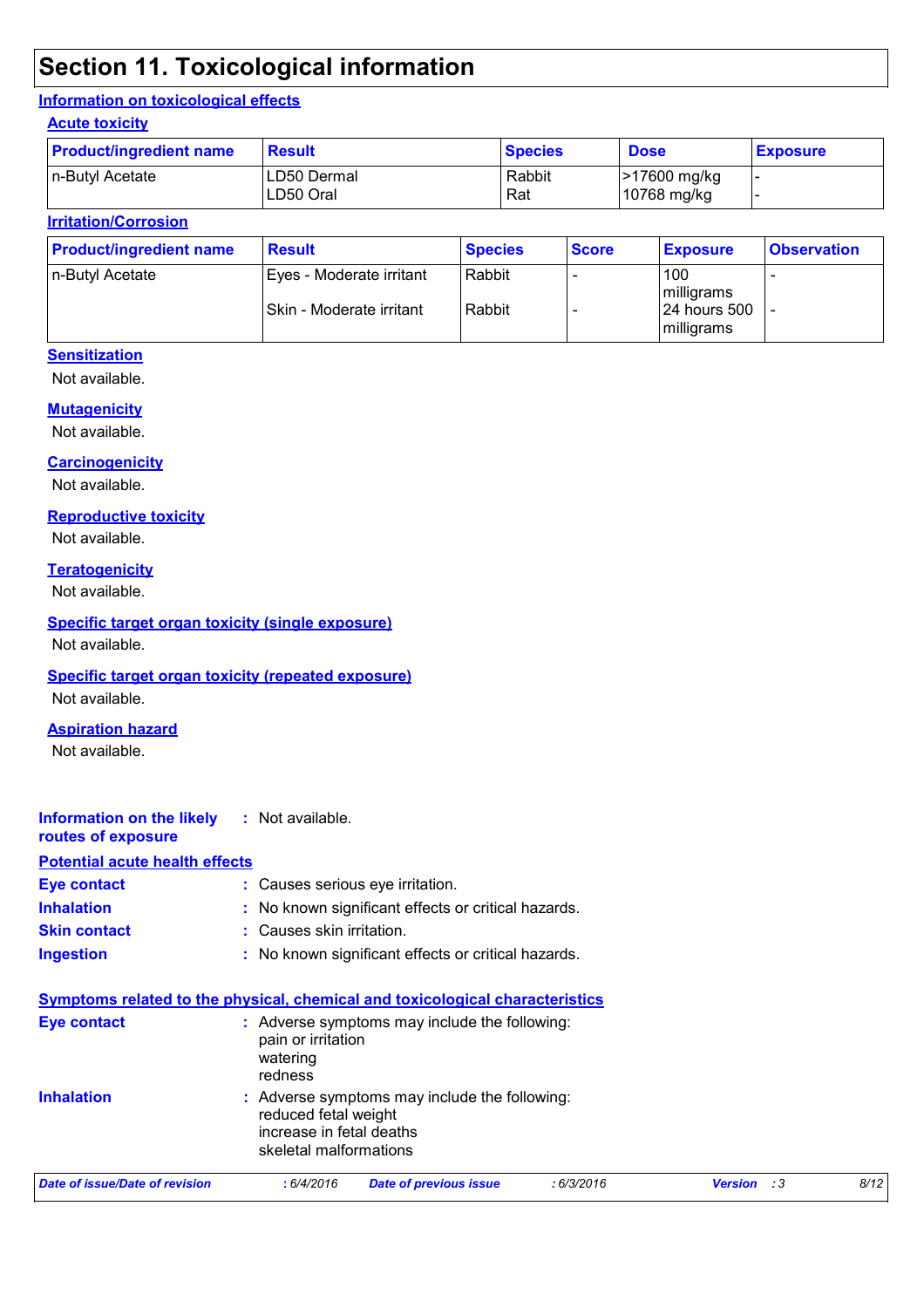| <b>Skin contact</b>                     | : Adverse symptoms may include the following:<br>irritation<br>redness<br>reduced fetal weight<br>increase in fetal deaths<br>skeletal malformations |
|-----------------------------------------|------------------------------------------------------------------------------------------------------------------------------------------------------|
| <b>Ingestion</b>                        | : Adverse symptoms may include the following:<br>reduced fetal weight<br>increase in fetal deaths<br>skeletal malformations                          |
|                                         | Delayed and immediate effects and also chronic effects from short and long term exposure                                                             |
| <b>Short term exposure</b>              |                                                                                                                                                      |
| <b>Potential immediate</b><br>effects   | : Not available.                                                                                                                                     |
| <b>Potential delayed effects</b>        | $:$ Not available.                                                                                                                                   |
| <b>Long term exposure</b>               |                                                                                                                                                      |
| <b>Potential immediate</b><br>effects   | $:$ Not available.                                                                                                                                   |
| <b>Potential delayed effects</b>        | $:$ Not available.                                                                                                                                   |
| <b>Potential chronic health effects</b> |                                                                                                                                                      |
| Not available.                          |                                                                                                                                                      |
| <b>General</b>                          | : No known significant effects or critical hazards.                                                                                                  |
| <b>Carcinogenicity</b>                  | No known significant effects or critical hazards.                                                                                                    |
| <b>Mutagenicity</b>                     | No known significant effects or critical hazards.                                                                                                    |
| <b>Teratogenicity</b>                   | May damage the unborn child.                                                                                                                         |
| <b>Developmental effects</b>            | : No known significant effects or critical hazards.                                                                                                  |
| <b>Fertility effects</b>                | : No known significant effects or critical hazards.                                                                                                  |

**Numerical measures of toxicity**

Not available. **Acute toxicity estimates**

## **Section 12. Ecological information**

| <b>Toxicity</b>                |            |
|--------------------------------|------------|
| <b>Product/ingredient name</b> | <b>Res</b> |

| <b>Product/ingredient name</b> | <b>Result</b>                     | <b>Species</b>                    | <b>Exposure</b> |
|--------------------------------|-----------------------------------|-----------------------------------|-----------------|
| ∣n-Butyl Acetate               | Acute LC50 18000 µg/l Fresh water | <b>Fish - Pimephales promelas</b> | 96 hours        |

#### **Persistence and degradability**

| <b>Product/ingredient name</b> | <b>Aquatic half-life</b> | <b>Photolysis</b> | Biodegradability |
|--------------------------------|--------------------------|-------------------|------------------|
| n-Butyl Acetate                |                          |                   | Readily          |

#### **Bioaccumulative potential**

Not available.

### **Mobility in soil**

*Date of issue/Date of revision* **:** *6/4/2016 Date of previous issue : 6/3/2016 Version : 3 9/12*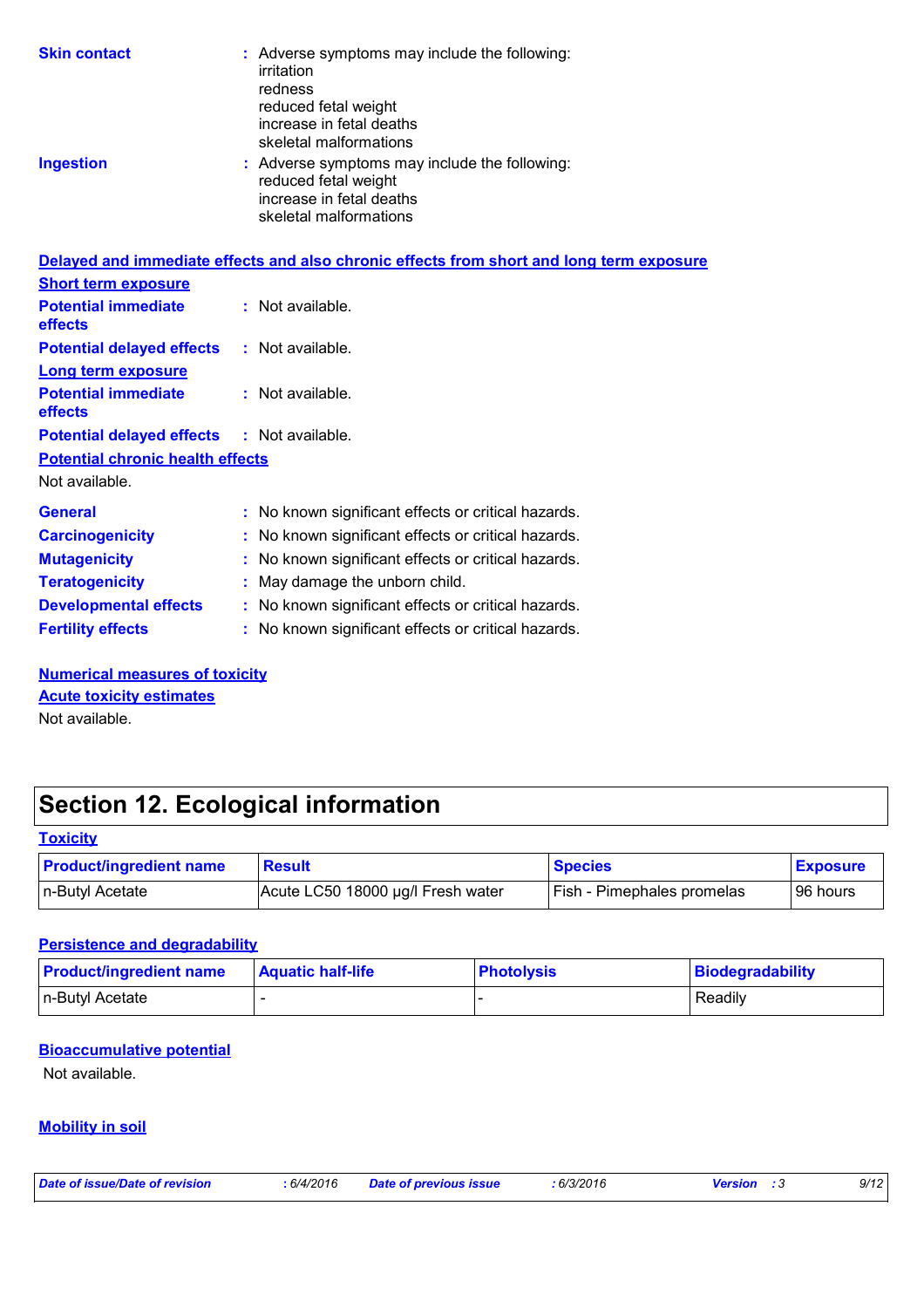### **Section 12. Ecological information**

| <b>Soil/water partition</b> |  |
|-----------------------------|--|
| <b>coefficient (Koc)</b>    |  |

**:** Not available.

**Other adverse effects** : No known significant effects or critical hazards.

### **Section 13. Disposal considerations**

The generation of waste should be avoided or minimized wherever possible. Disposal of this product, solutions and any by-products should at all times comply with the requirements of environmental protection and waste disposal legislation and any regional local authority requirements. Dispose of surplus and non-recyclable products via a licensed waste disposal contractor. Waste should not be disposed of untreated to the sewer unless fully compliant with the requirements of all authorities with jurisdiction. Waste packaging should be recycled. Incineration or landfill should only be considered when recycling is not feasible. This material and its container must be disposed of in a safe way. Care should be taken when handling emptied containers that have not been cleaned or rinsed out. Empty containers or liners may retain some product residues. Vapor from product residues may create a highly flammable or explosive atmosphere inside the container. Do not cut, weld or grind used containers unless they have been cleaned thoroughly internally. Avoid dispersal of spilled material and runoff and contact with soil, waterways, drains and sewers. **Disposal methods :**

### **Section 14. Transport information**

|                                         | <b>DOT</b><br><b>Classification</b> | <b>TDG</b><br><b>Classification</b>                                                                                                               | <b>Mexico</b><br><b>Classification</b> | <b>IATA</b>                      | <b>IMDG</b>                                          |
|-----------------------------------------|-------------------------------------|---------------------------------------------------------------------------------------------------------------------------------------------------|----------------------------------------|----------------------------------|------------------------------------------------------|
| <b>UN number</b>                        | <b>UN1263</b>                       | <b>UN1263</b>                                                                                                                                     | <b>UN1263</b>                          | <b>UN1263</b>                    | <b>UN1263</b>                                        |
| <b>UN proper</b><br>shipping name       | PAINT RELATED<br><b>MATERIAL</b>    | <b>PAINT RELATED</b><br><b>MATERIAL</b>                                                                                                           | PAINT RELATED<br><b>MATERIAL</b>       | PAINT RELATED<br><b>MATERIAL</b> | PAINT RELATED<br><b>MATERIAL</b>                     |
| <b>Transport</b><br>hazard class(es)    | 3                                   | $\mathbf{3}$                                                                                                                                      | 3                                      | 3                                | 3                                                    |
| <b>Packing group</b>                    | III                                 | Ш                                                                                                                                                 | III                                    | III                              | III                                                  |
| <b>Environmental</b><br><b>hazards</b>  | No.                                 | No.                                                                                                                                               | No.                                    | No.                              | No.                                                  |
| <b>Additional</b><br><b>information</b> | $\blacksquare$                      | Product classified<br>as per the<br>following sections<br>of the<br>Transportation of<br>Dangerous Goods<br>Regulations: 2.<br>18-2.19 (Class 3). |                                        |                                  | <b>Emergency</b><br>schedules (EmS)<br>$F-E$ , $S-E$ |
|                                         | <b>ERG No.</b>                      | <b>ERG No.</b>                                                                                                                                    | <b>ERG No.</b>                         |                                  |                                                      |
|                                         | 128                                 | 128                                                                                                                                               | 128                                    |                                  |                                                      |

| Date of issue/Date of revision | : 6/4/2016 | <b>Date of previous issue</b> | :6/3/2016 | <b>Version</b> : 3 | 10/12 |
|--------------------------------|------------|-------------------------------|-----------|--------------------|-------|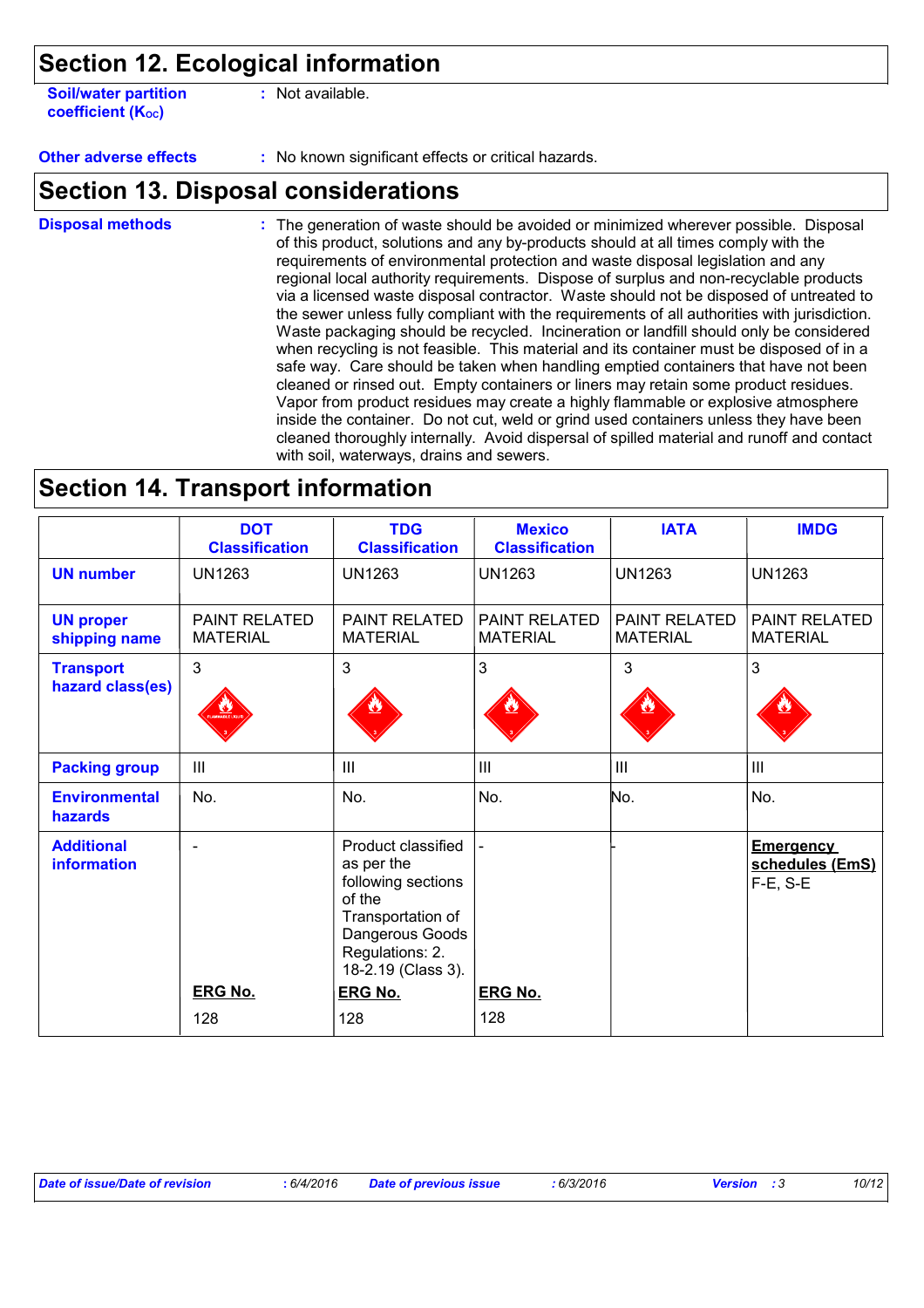## **Section 14. Transport information**

| <b>Special precautions for user :</b><br>Multi-modal shipping descriptions are provided for informational purposes and do not<br>consider container sizes. The presence of a shipping description for a particular<br>mode of transport (sea, air, etc.), does not indicate that the product is packaged<br>suitably for that mode of transport. All packaging must be reviewed for suitability<br>prior to shipment, and compliance with the applicable regulations is the sole<br>responsibility of the person offering the product for transport. People loading and<br>unloading dangerous goods must be trained on all of the risks deriving from the<br>substances and on all actions in case of emergency situations. |                             |                  |
|------------------------------------------------------------------------------------------------------------------------------------------------------------------------------------------------------------------------------------------------------------------------------------------------------------------------------------------------------------------------------------------------------------------------------------------------------------------------------------------------------------------------------------------------------------------------------------------------------------------------------------------------------------------------------------------------------------------------------|-----------------------------|------------------|
| <b>Transport in bulk according</b><br>to Annex II of MARPOL and<br>the <b>IBC</b> Code                                                                                                                                                                                                                                                                                                                                                                                                                                                                                                                                                                                                                                       | : Not available.            |                  |
|                                                                                                                                                                                                                                                                                                                                                                                                                                                                                                                                                                                                                                                                                                                              | <b>Proper shipping name</b> | : Not available. |
|                                                                                                                                                                                                                                                                                                                                                                                                                                                                                                                                                                                                                                                                                                                              | <b>Ship type</b>            | : Not available. |
|                                                                                                                                                                                                                                                                                                                                                                                                                                                                                                                                                                                                                                                                                                                              | <b>Pollution category</b>   | : Not available. |

### **Section 15. Regulatory information**

#### **SARA 313**

SARA 313 (40 CFR 372.45) supplier notification can be found on the Environmental Data Sheet.

**California Prop. 65**

Not applicable.

### **Section 16. Other information**

**Hazardous Material Information System (U.S.A.)**



**The customer is responsible for determining the PPE code for this material.**

**Caution: HMIS® ratings are based on a 0-4 rating scale, with 0 representing minimal hazards or risks, and 4 representing significant hazards or risks Although HMIS® ratings are not required on SDSs under 29 CFR 1910. 1200, the preparer may choose to provide them. HMIS® ratings are to be used with a fully implemented HMIS® program. HMIS® is a registered mark of the National Paint & Coatings Association (NPCA). HMIS® materials may be purchased exclusively from J. J. Keller (800) 327-6868.**

**Procedure used to derive the classification**

#### **Classification Justification**

FLAMMABLE LIQUIDS - Category 3 Cass Controller and the CAMMABLE LIQUIDS - Category 3 SKIN CORROSION/IRRITATION - Category 2 Calculation method SERIOUS EYE DAMAGE/ EYE IRRITATION - Category 2A Calculation method TOXIC TO REPRODUCTION (Unborn child) - Category 1B Calculation method

| <b>History</b>                           |     |            |
|------------------------------------------|-----|------------|
| <b>Date of printing</b>                  |     | : 6/4/2016 |
| Date of issue/Date of<br><b>revision</b> |     | : 6/4/2016 |
| Date of previous issue                   |     | : 6/3/2016 |
| <b>Version</b>                           | : 3 |            |

| Date of issue/Date of revision |  |
|--------------------------------|--|
|                                |  |

*Date of issue/Date of revision* **:** *6/4/2016 Date of previous issue : 6/3/2016 Version : 3 11/12*